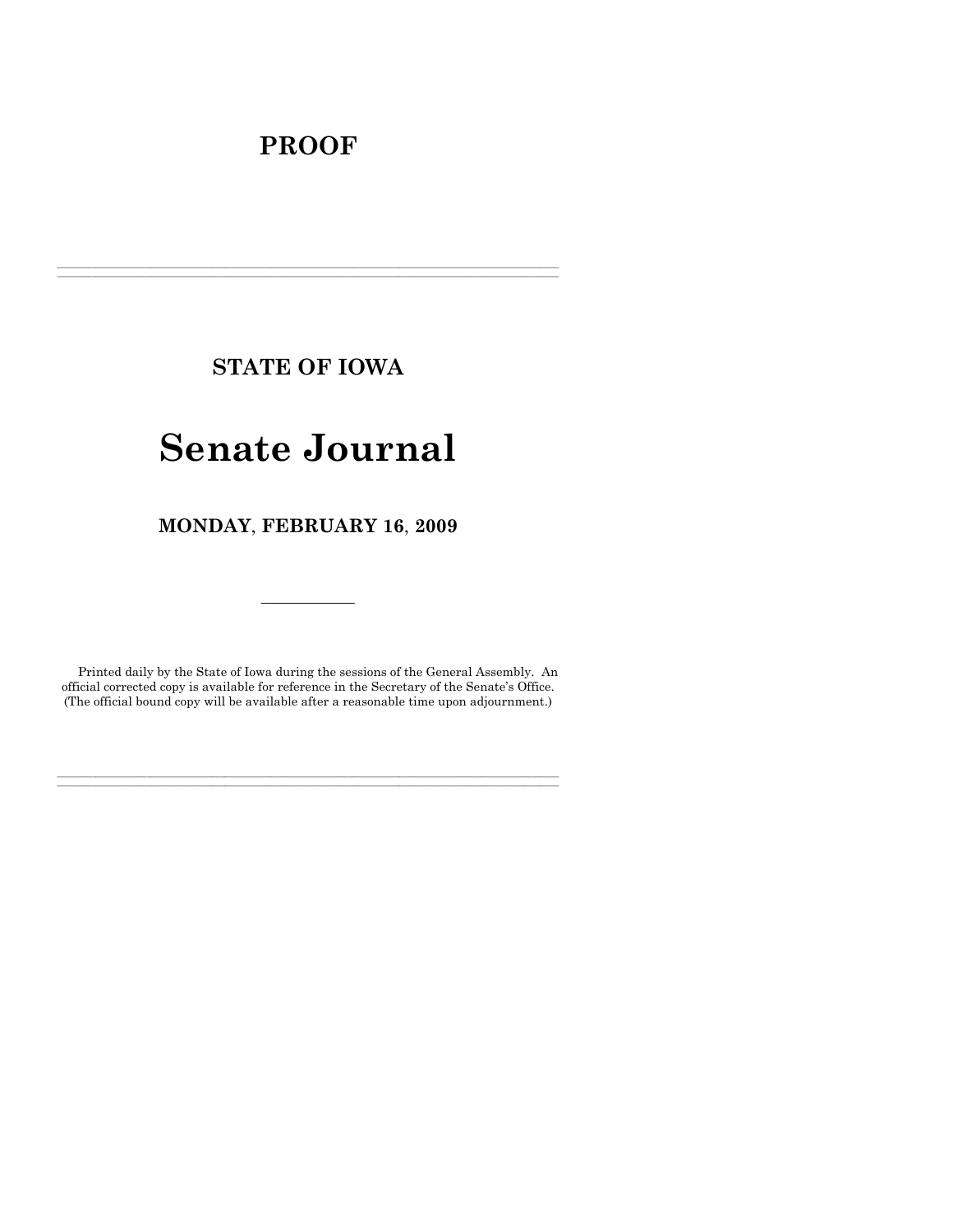## **JOURNAL OF THE SENATE**

\_\_\_\_\_\_\_\_\_\_

THIRTY-SIXTH CALENDAR DAY TWENTY-FIRST SESSION DAY

Senate Chamber Des Moines, Iowa, Monday, February 16, 2009

 The Senate met in regular session at 1:00 p.m., President Kibbie presiding.

 Prayer was offered by Reverend Kevin Wilkening, pastor of the Cedar Heights Baptist Church in Cedar Falls, Iowa. He was the guest of Senator Danielson.

## PLEDGE OF ALLEGIANCE

 The Pledge of Allegiance was led by Senate Page Michael Dickinson.

The Journal of Thursday, February 12, 2009, was approved.

## HOUSE MESSAGES RECEIVED AND CONSIDERED

 The following messages were received from the Chief Clerk of the House:

 MR. PRESIDENT: I am directed to inform your honorable body that the House has on February 12, 2009, **passed** the following bills in which the concurrence of the Senate is asked:

**[House File 122](http://coolice.legis.state.ia.us/Cool-ICE/default.asp?Category=billinfo&Service=Billbook&frame=1&GA=83&hbill=HF122)**, a bill for an act relating to requiring reports for certain precursor substances and extending an information program for drug prescribing and dispensing and providing an effective date.

Read first time and referred to committee on **Human Resources**.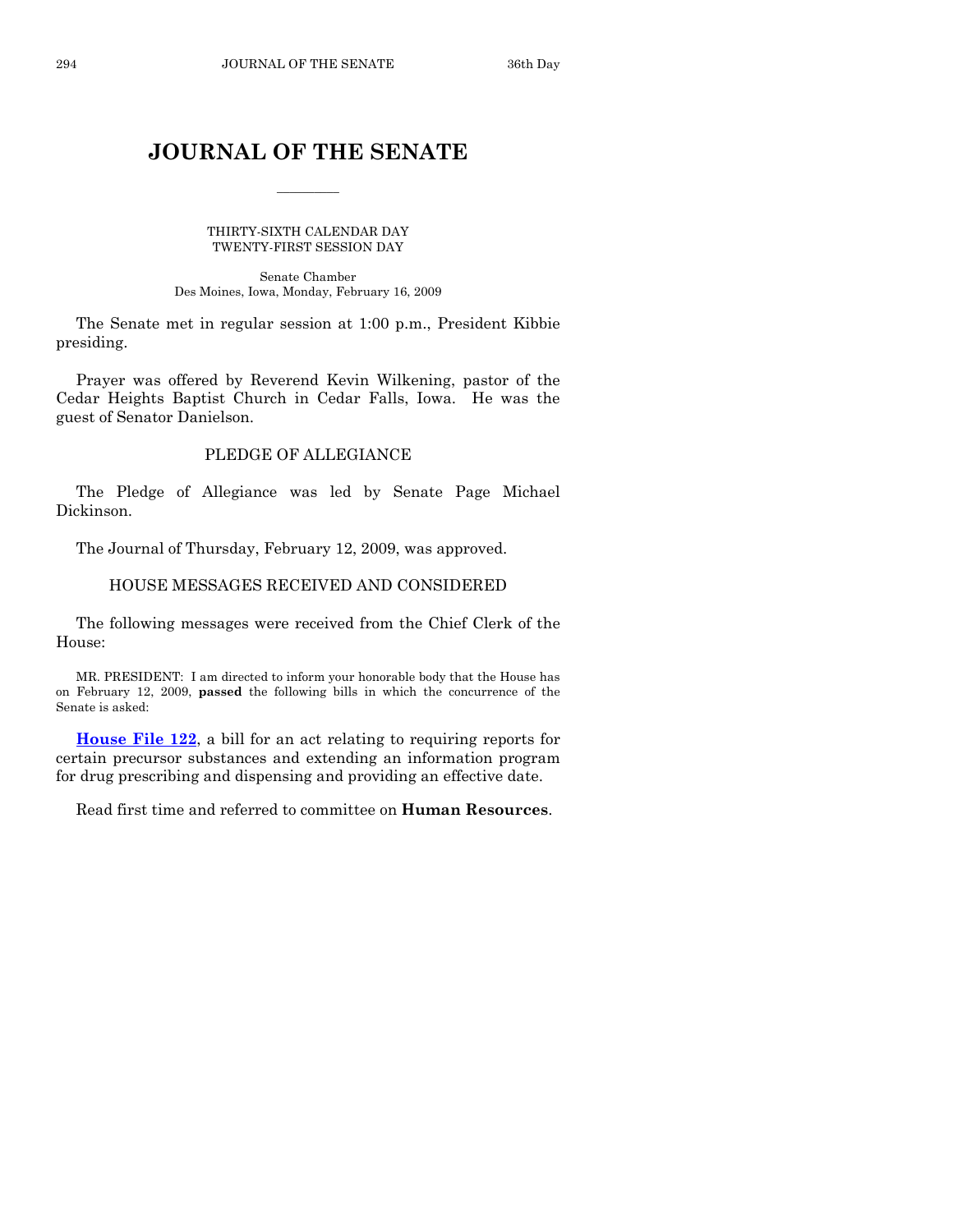**[House File 214](http://coolice.legis.state.ia.us/Cool-ICE/default.asp?Category=billinfo&Service=Billbook&frame=1&GA=83&hbill=HF214)**, a bill for an act establishing the interstate compact on educational opportunity for military children and providing an effective date.

Read first time and referred to committee on **Veterans Affairs**.

#### RECESS

 On motion of Senator Gronstal, the Senate recessed at 1:13 p.m. until the completion of a meeting of the committee on Rules and Administration.

#### RECONVENED

The Senate reconvened at 1:15 p.m., President Kibbie presiding.

 The Senate stood at ease at 1:16 p.m. until the fall of the gavel for the purpose of party caucuses.

 The Senate resumed session at 1:18 p.m., President Kibbie presiding.

## CONSIDERATION OF BILL (Regular Calendar)

 Senator Gronstal asked and received unanimous consent to take up for consideration [Senate File 137](http://coolice.legis.state.ia.us/Cool-ICE/default.asp?Category=billinfo&Service=Billbook&frame=1&GA=83&hbill=SF137).

## **[Senate File 137](http://coolice.legis.state.ia.us/Cool-ICE/default.asp?Category=billinfo&Service=Billbook&frame=1&GA=83&hbill=SF137)**

 On motion of Senator Appel, **[Senate File 137](http://coolice.legis.state.ia.us/Cool-ICE/default.asp?Category=billinfo&Service=Billbook&frame=1&GA=83&hbill=SF137)**, a bill for an act providing that wage discrimination is an unfair employment practice under the Iowa civil rights Act and providing an enhanced remedy, was taken up for consideration.

 Senator Gronstal asked and received unanimous consent that action on **[Senate File 137](http://coolice.legis.state.ia.us/Cool-ICE/default.asp?Category=billinfo&Service=Billbook&frame=1&GA=83&hbill=SF137)** be **deferred.**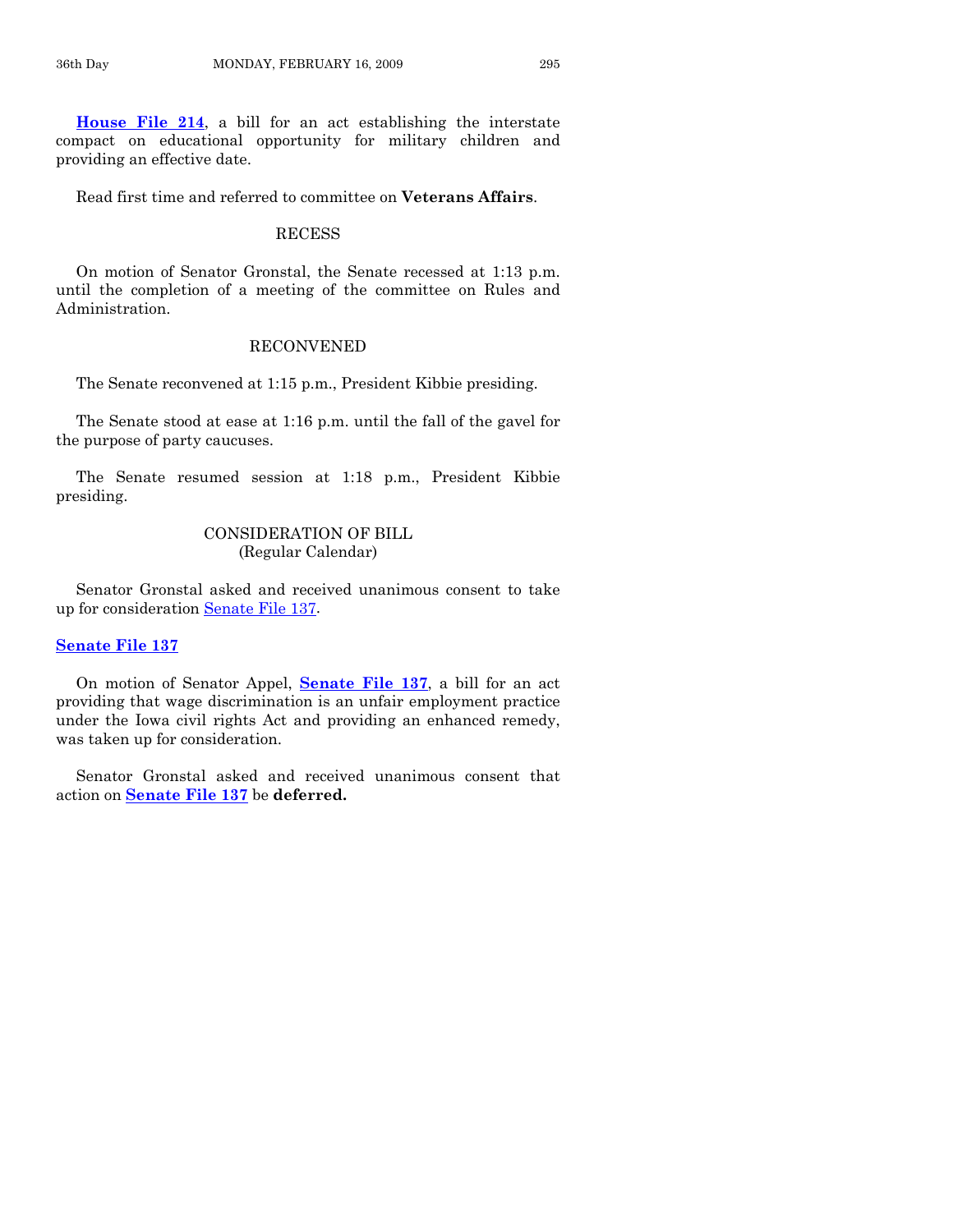## LEAVE OF ABSENCE

Leave of absence was granted as follows:

Senator Houser, until he arrives, on request of Senator Behn.

## CONFIRMATION OF GOVERNOR'S APPOINTMENTS

 In accordance with Senate Rule 59, Senator Gronstal called up the following eligible appointees on the En Bloc Confirmation Calendar:

 Keith Gatrost, Iowa Autism Council Charles Wadle, Iowa Autism Council Patrick Westhoff, Iowa Autism Council Cathy Young, Iowa Autism Council

Daniel Harkness, Board of Behavioral Science

Steven Hagemoser, Commission for the Blind

John Bickel, Iowa Economic Development Board

 Darlys Baum, Iowa Finance Authority Wilfred Johnson, Iowa Finance Authority

Sharman Wersen, Grape and Wine Development Commission

 John Jewett, Commission on Native American Affairs Larry Lasley, Commission on Native American Affairs George Leduc, Commission on Native American Affairs

 Senator Gronstal moved that the foregoing appointees be confirmed by the Senate.

On the question "Shall the appointees be confirmed?" the vote was:

Yeas, 49:

| Appel | Feenstra   | Kapucian  | Schoenjahn |
|-------|------------|-----------|------------|
| Bartz | Fraise     | Kettering | Seng       |
| Beall | Gronstal   | Kibbie    | Seymour    |
| Behn  | Hahn       | Kreiman   | Sodders    |
| Black | Hamerlinck | McCov     | Stewart    |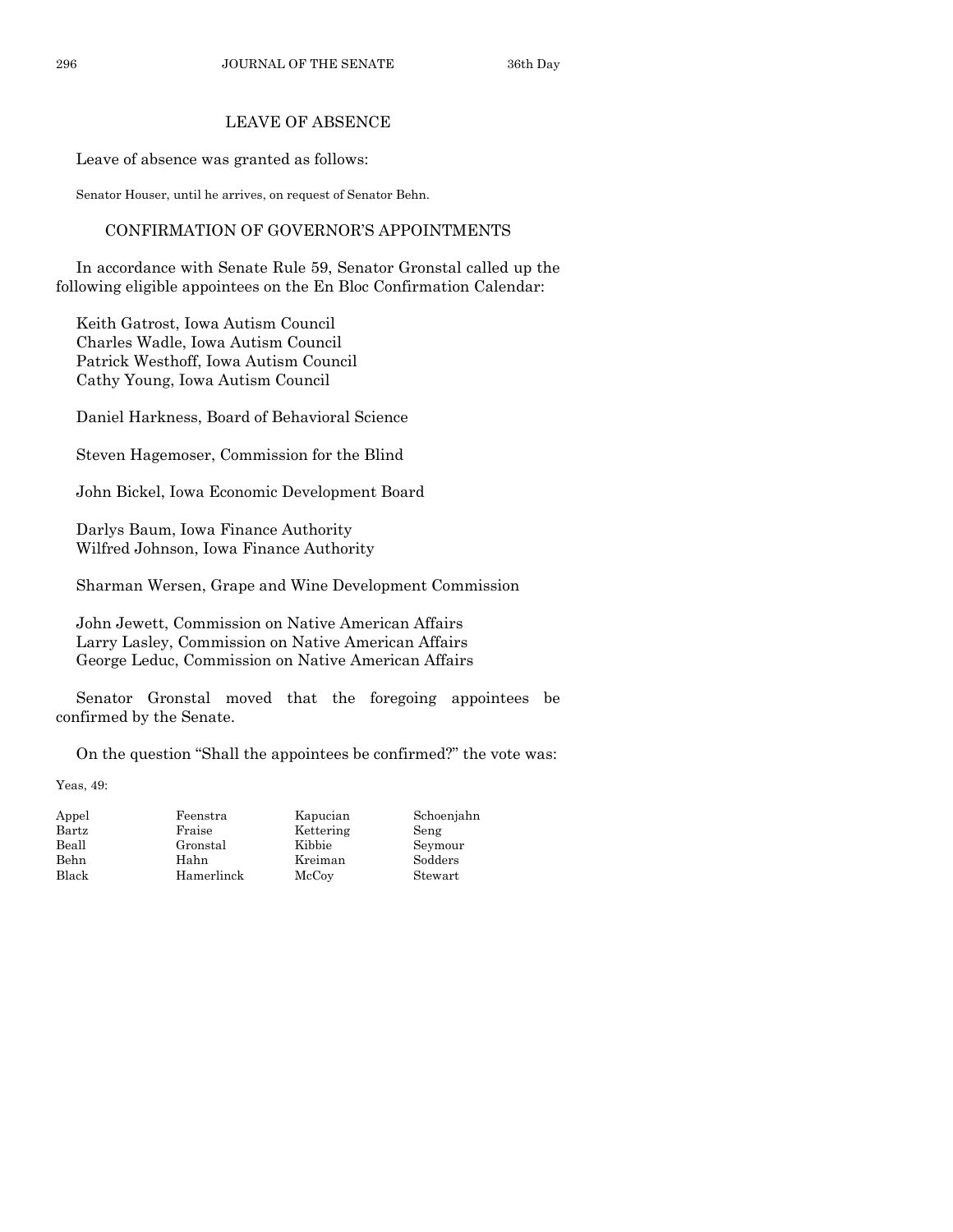Boettger Hancock McKinley Ward Bolkcom Hartsuch Noble Warnstadt Courtney Hatch Olive Wieck<br>
Dandekar Heckroth Quirmbach Wilhelm Quirmbach Danielson Hogg Ragan Zaun Dearden Horn Reynolds Dotzler Jochum Rielly Dvorsky Johnson Schmitz Nays, none.

Absent, 1:

Houser

 The appointees, having received a two-thirds vote, were declared to have been confirmed by the Senate.

## BUSINESS PENDING

#### **[Senate File 137](http://coolice.legis.state.ia.us/Cool-ICE/default.asp?Category=billinfo&Service=Billbook&frame=1&GA=83&hbill=SF137)**

 The Senate resumed consideration of **[Senate File 137](http://coolice.legis.state.ia.us/Cool-ICE/default.asp?Category=billinfo&Service=Billbook&frame=1&GA=83&hbill=SF137)**, a bill for an act providing that wage discrimination is an unfair employment practice under the Iowa civil rights Act and providing an enhanced remedy, previously deferred.

 Senator Ward offered amendment [S–3021,](http://coolice.legis.state.ia.us/Cool-ICE/default.asp?Category=billinfo&Service=Billbook&frame=1&GA=83&hbill=S3021) filed by her from the floor to page 3 of the bill, and moved its adoption.

A record roll call was requested.

On the question "Shall amendment S-3021 be adopted?" ([S.F. 137\)](http://coolice.legis.state.ia.us/Cool-ICE/default.asp?Category=billinfo&Service=Billbook&frame=1&GA=83&hbill=SF137), the vote was:

Yeas, 18:

| Bartz     | Hamerlinck | McKinley | Ward       |
|-----------|------------|----------|------------|
| Behn      | Hartsuch   | Noble    | Wieck      |
| Boettger  | Johnson    | Olive    | Zaun       |
| Feenstra  | Kapucian   | Reynolds |            |
| Hahn      | Kettering  | Seymour  |            |
| Nays, 31: |            |          |            |
| Appel     | Dotzler    | Horn     | Schmitz    |
| Beall     | Dvorsky    | Jochum   | Schoenjahn |
| Black     | Fraise     | Kibbie   | Seng       |
|           |            |          |            |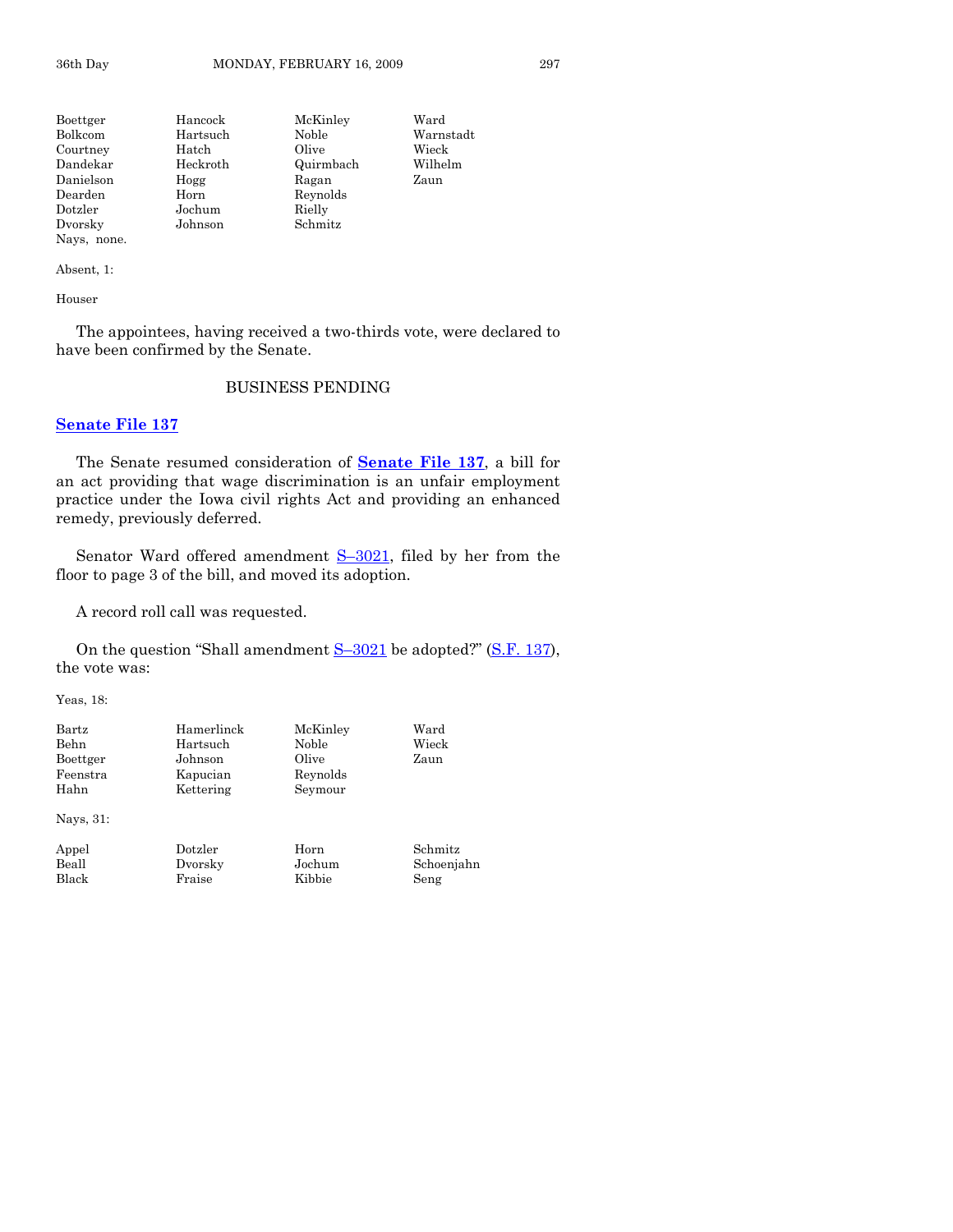298 JOURNAL OF THE SENATE 36th Day

| Stewart   |
|-----------|
| Warnstadt |
| Wilhelm   |
|           |
|           |

Absent, 1:

Houser

Amendment S-3021 lost.

 Senator Appel moved that the bill be read the last time now and placed upon its passage, which motion prevailed by a voice vote, and the bill was read the last time.

On the question "Shall the bill pass?"  $(S.F. 137)$  $(S.F. 137)$ , the vote was:

Yeas, 32:

| Appel                                                      | Dotzler                                                 | Horn                                                  | Rielly                |
|------------------------------------------------------------|---------------------------------------------------------|-------------------------------------------------------|-----------------------|
| Beall                                                      | Dvorsky                                                 | Jochum                                                | Schmitz               |
| Black                                                      | Fraise                                                  | Kibbie                                                | Schoenjahn            |
| Bolkcom                                                    | Gronstal                                                | Kreiman                                               | Seng                  |
| Courtney                                                   | Hancock                                                 | McCoy                                                 | Sodders               |
| Dandekar                                                   | Hatch                                                   | Olive                                                 | Stewart               |
| Danielson                                                  | Heckroth                                                | Quirmbach                                             | Warnstadt             |
| Dearden                                                    | Hogg                                                    | Ragan                                                 | Wilhelm               |
| Nays, 18:<br>Bartz<br>Behn<br>Boettger<br>Feenstra<br>Hahn | Hamerlinck<br>Hartsuch<br>Houser<br>Johnson<br>Kapucian | Kettering<br>McKinley<br>Noble<br>Reynolds<br>Seymour | Ward<br>Wieck<br>Zaun |

Absent, none.

 The bill, having received a constitutional majority, was declared to have passed the Senate and the title was agreed to.

## IMMEDIATELY MESSAGED

 Senator Gronstal asked and received unanimous consent that **[Senate File 137](http://coolice.legis.state.ia.us/Cool-ICE/default.asp?Category=billinfo&Service=Billbook&frame=1&GA=83&hbill=SF137)** be **immediately messaged** to the House.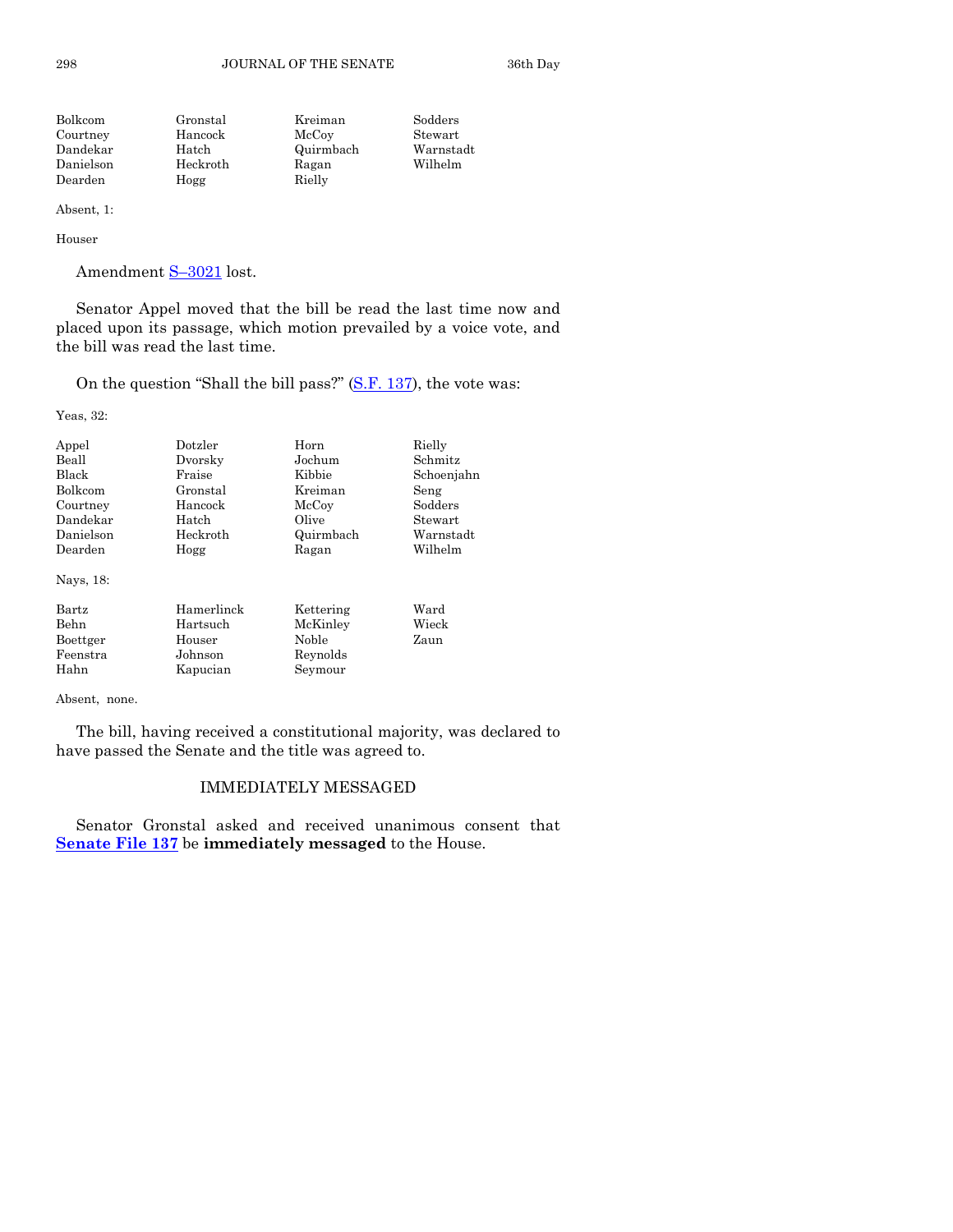## ADJOURNMENT

 On motion of Senator Gronstal, the Senate adjourned at 2:33 p.m. until 8:45 a.m., Tuesday, February 17, 2009.

## **APPENDIX**

### COMMUNICATIONS RECEIVED

 The following communications were received in the office of the Secretary of the Senate and placed on file in the Legislative Services Agency:

#### DEPARTMENT OF HUMAN SERVICES

 IowaCare Evaluation Report, pursuant to 2008 Iowa Acts, [SF 2425,](http://coolice.legis.state.ia.us/Cool-ICE/default.asp?Category=billinfo&Service=Billbook&frame=1&GA=83&hbill=SF2425) Section 47. Report received on February 16, 2009.

 Combined Annual and Biennial Report of the Mental Health, Mental Retardation, Developmental Disabilities, and Brain Injury Commission, pursuant to Iowa Code section 225C.6(1)(h) and (i). Report received on February 16, 2009.

#### PRESENTATION OF VISITORS

 The Chair welcomed the following visitors who were present in the Senate gallery:

 High school students from Central High School and West High School, Davenport, Iowa, accompanied by Ken Krumwiede. Senator Hamerlinck.

## CERTIFICATES OF RECOGNITION

 The Secretary of the Senate issued the following certificates of recognition:

Dorothy Baker, West Burlington—For celebrating her 85<sup>th</sup> birthday. Senator Courtney (2/16/09).

Timothy G. Burwitz, LeMars—For achieving the rank of Eagle Scout, Troop 184. Senator Feenstra (2/16/09).

 Lowell Carlson of the Bellevue Herald-Leader—For receiving the Master Editor-Publisher Award from the Iowa Newspaper Association. Senator Stewart (2/16/09).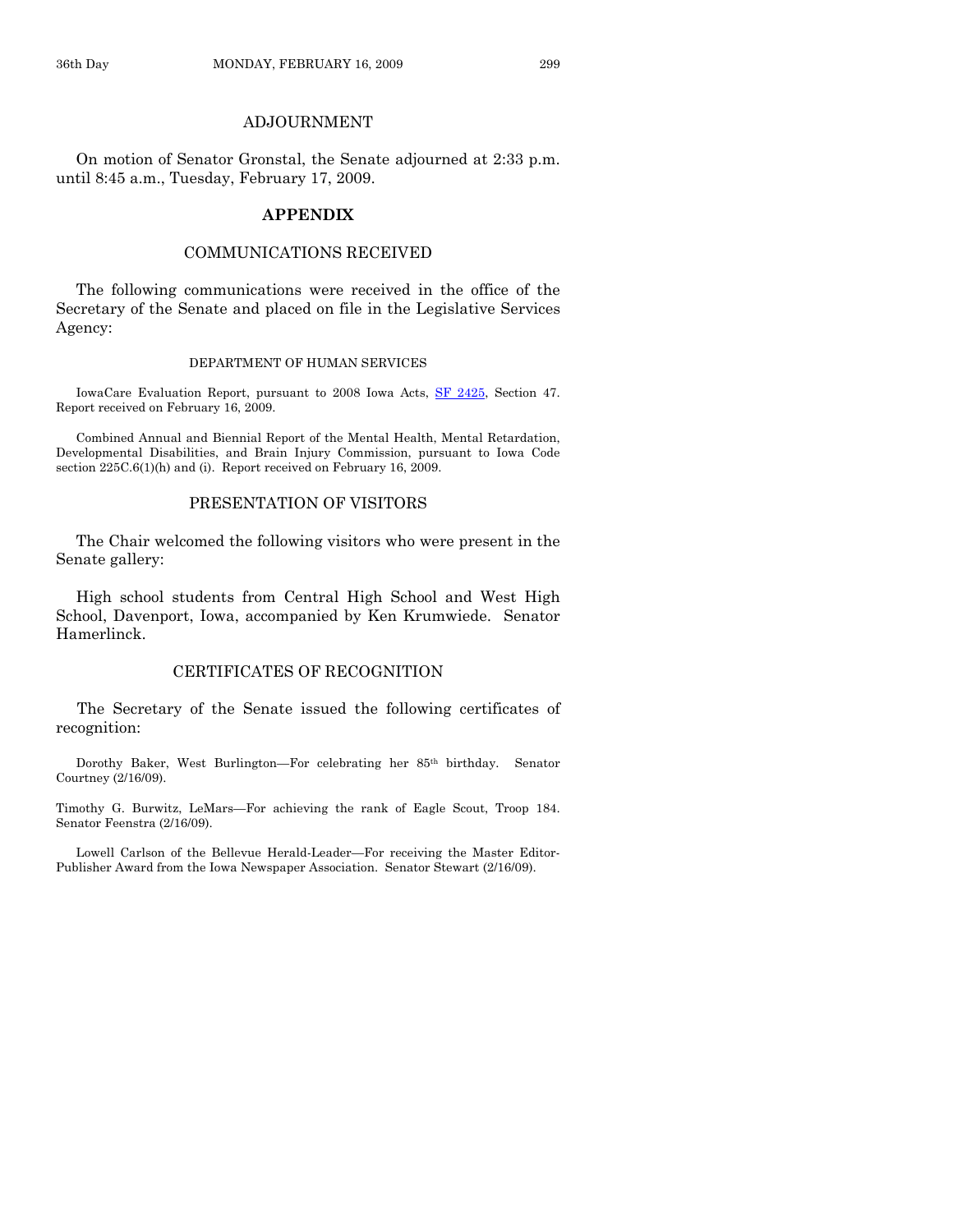Mitchel L. Christoffel, LeMars—For achieving the rank of Eagle Scout, Troop 184. Senator Feenstra (2/16/09).

Alice Glasgow, Danville—For celebrating her 100<sup>th</sup> birthday. Senator Courtney (2/16/09).

 Francille Kilbride, Mediapolis—For celebrating her 90th birthday. Senator Courtney (2/16/09).

 Matt J. Klein, LeMars—For achieving the rank of Eagle Scout, Troop 184. Senator Feenstra (2/16/09).

 Zachary M. Nemmers, LeMars—For achieving the rank of Eagle Scout, Troop 184. Senator Feenstra (2/16/09).

 Dorothy Savage, Danville—For celebrating her 90th birthday. Senator Courtney (2/16/09).

 Nadia Torkzadeh, Waukee—For being named Distinguished Finalist in the 14th Annual Prudential Spirit of Community Awards. Senator Behn (2/16/09).

Allen and Cathy Waterman, Burlington-For celebrating their 50<sup>th</sup> wedding anniversary. Senator Courtney (2/16/09).

Clarence and Alice Weinzetl, Mallard—For celebrating their 60th wedding anniversary. Senator Kibbie (2/16/09).

#### REPORTS OF COMMITTEE MEETINGS

#### **ENVIRONMENT AND ENERGY INDEPENDENCE**

**Convened:** Thursday, February 12, 2009, 4:05 p.m.

**Members Present:** Hogg, Vice Chair; Behn, Ranking Member; Bolkcom, Hartsuch, Reynolds, Rielly, Stewart, and Wilhelm.

**Members Absent:** Black, Chair; Hancock and Ward (all excused).

**Committee Business:** Floodplain management presentation by the Department of Natural Resources.

**Adjourned:** 5:00 p.m.

**ALSO:**

**Convened:** Monday, February 16, 2009, 2:35 p.m.

**Members Present:** Black, Chair; Hogg, Vice Chair; Behn, Ranking Member; Bolkcom, Hancock, Rielly, Stewart, Ward, and Wilhelm.

**Members Absent:** Hartsuch and Reynolds (both excused).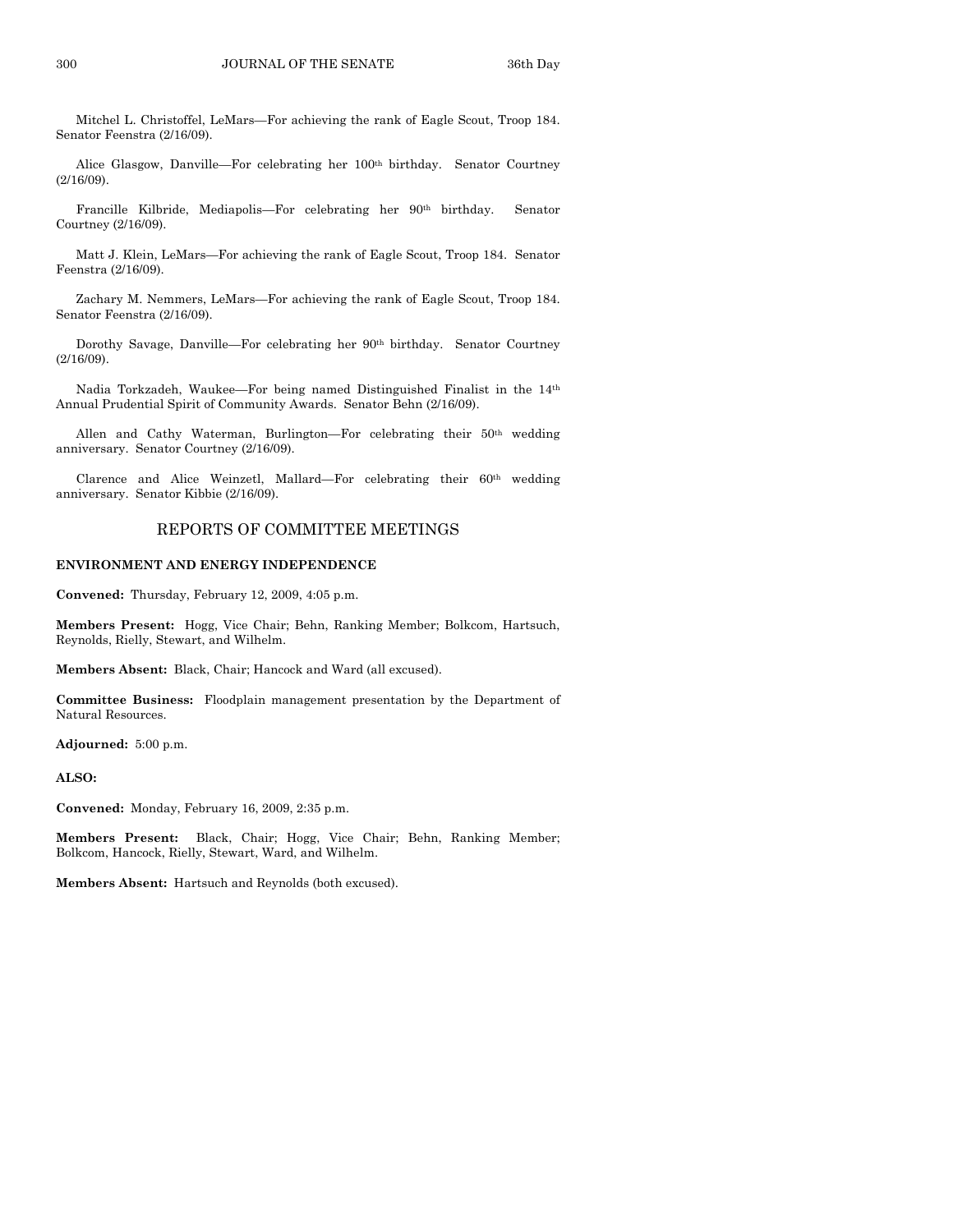**Committee Business:** Presentation by the Department of Civil and Environmental Engineering and the Chair of the Climate Change Advisory Council.

**Adjourned:** 3:35 p.m.

#### **RULES AND ADMINISTRATION**

**Convened:** Monday, February 16, 2009, 1:10 p.m.

**Members Present:** Gronstal, Chair; Kibbie, Vice Chair; McKinley, Ranking Member; Boettger, Courtney, Danielson, Dearden, Dvorsky, Kettering, Ragan, and Zaun.

**Members Absent:** None.

**Committee Business:** Passed [HCR 3](http://coolice.legis.state.ia.us/Cool-ICE/default.asp?Category=billinfo&Service=Billbook&frame=1&GA=83&hbill=HCR3).

**Adjourned:** 1:15 p.m.

#### INTRODUCTION OF RESOLUTION

**[Senate Joint Resolution 2](http://coolice.legis.state.ia.us/Cool-ICE/default.asp?Category=billinfo&Service=Billbook&frame=1&GA=83&hbill=SJR2)**, by Kettering, McKinley, Behn, Noble, Boettger, Wieck, Bartz, Hartsuch, Reynolds, Seymour, Hahn, Kapucian, Hamerlinck, Feenstra, Johnson, Zaun, Houser, and Ward, a joint resolution proposing an amendment to the Constitution of the State of Iowa establishing a state general fund expenditure limitation.

 Read first time under Rule 28 and referred to committee on **State Government**.

#### INTRODUCTION OF BILLS

**[Senate File 152](http://coolice.legis.state.ia.us/Cool-ICE/default.asp?Category=billinfo&Service=Billbook&frame=1&GA=83&hbill=SF152)**, by committee on Human Resources, a bill for an act relating to administrative and planning requirements involving children for whom the department of human services has responsibility under state or federal law.

Read first time under Rule 28 and **placed on calendar**.

**[Senate File 153](http://coolice.legis.state.ia.us/Cool-ICE/default.asp?Category=billinfo&Service=Billbook&frame=1&GA=83&hbill=SF153)**, by committee on Human Resources, a bill for an act to allow medical or osteopathic physicians, physician assistants, and nurse practitioners to form limited liability companies or professional corporations.

Read first time under Rule 28 and **placed on calendar**.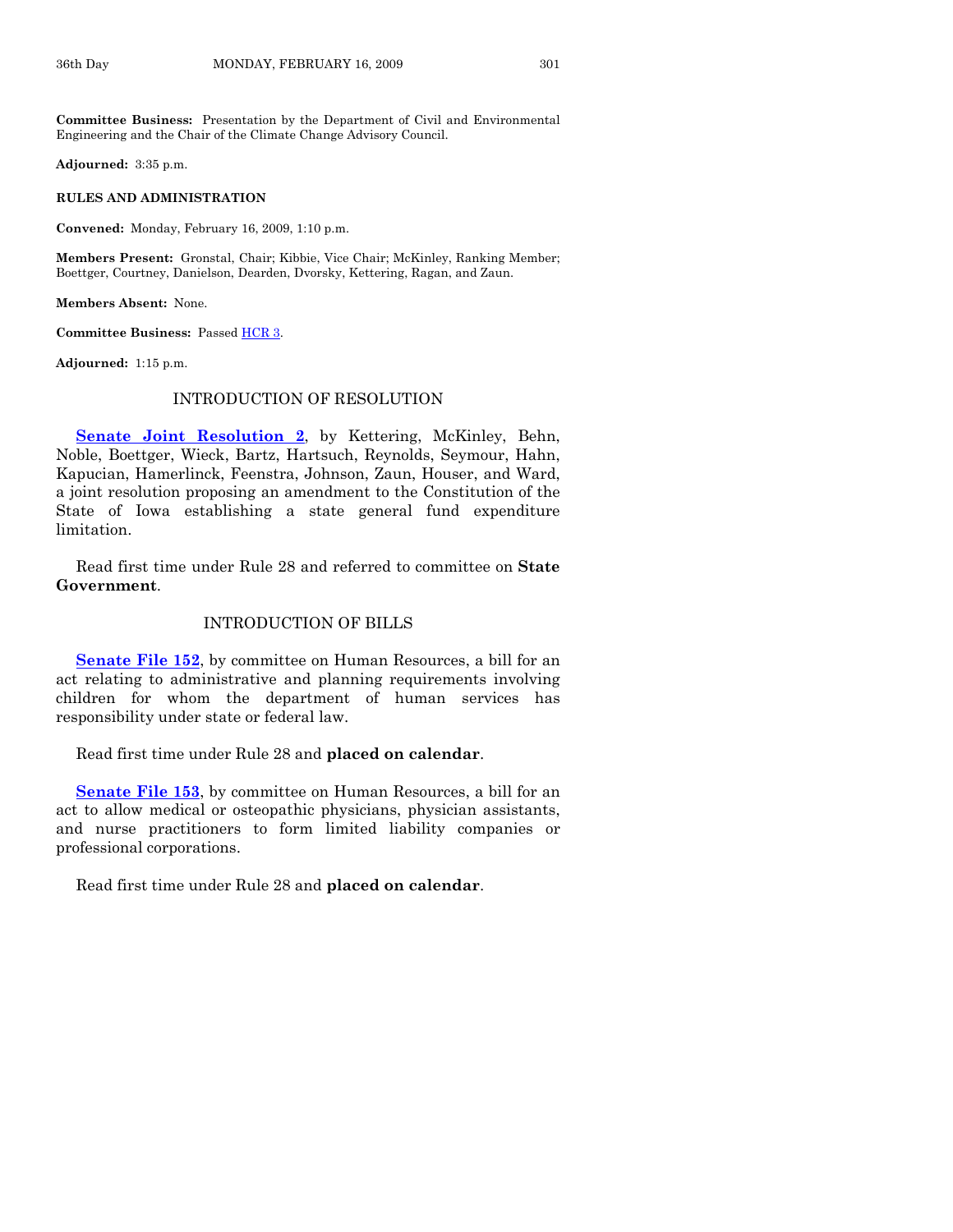**[Senate File 154](http://coolice.legis.state.ia.us/Cool-ICE/default.asp?Category=billinfo&Service=Billbook&frame=1&GA=83&hbill=SF154)**, by committee on Judiciary, a bill for an act relating to the authorized uses of local exchange service information by specified individuals and entities.

Read first time under Rule 28 and **placed on calendar**.

**[Senate File 155](http://coolice.legis.state.ia.us/Cool-ICE/default.asp?Category=billinfo&Service=Billbook&frame=1&GA=83&hbill=SF155)**, by committee on Labor and Business Relations, a bill for an act relating to the choice of doctor to treat an injured employee under workers' compensation laws and providing an effective and applicability date.

Read first time under Rule 28 and **placed on calendar**.

**[Senate File 156](http://coolice.legis.state.ia.us/Cool-ICE/default.asp?Category=billinfo&Service=Billbook&frame=1&GA=83&hbill=SF156)**, by Danielson, a bill for an act relating to the erection, maintenance, and removal of partition fences by adjoining landowners.

 Read first time under Rule 28 and referred to committee on **Local Government**.

[Senate File 157](http://coolice.legis.state.ia.us/Cool-ICE/default.asp?Category=billinfo&Service=Billbook&frame=1&GA=83&hbill=SF157), by Bolkcom, Dotzler, McCoy, Quirmbach, Dvorsky, Dearden, Fraise, Appel, Courtney, Gronstal, Kibbie, Jochum, Danielson, Sodders, and Kreiman, a bill for an act relating to wage payment collection issues arising between employers and individuals who provide services to employers, providing penalties, and including an effective date.

 Read first time under Rule 28 and referred to committee on **Labor and Business Relations**.

**[Senate File 158](http://coolice.legis.state.ia.us/Cool-ICE/default.asp?Category=billinfo&Service=Billbook&frame=1&GA=83&hbill=SF158)**, by Zaun, Hamerlinck, McKinley, Behn, and Dotzler, a bill for an act relating to exemptions from the prohibitions of the smokefree air Act for some bars.

 Read first time under Rule 28 and referred to committee on **State Government**.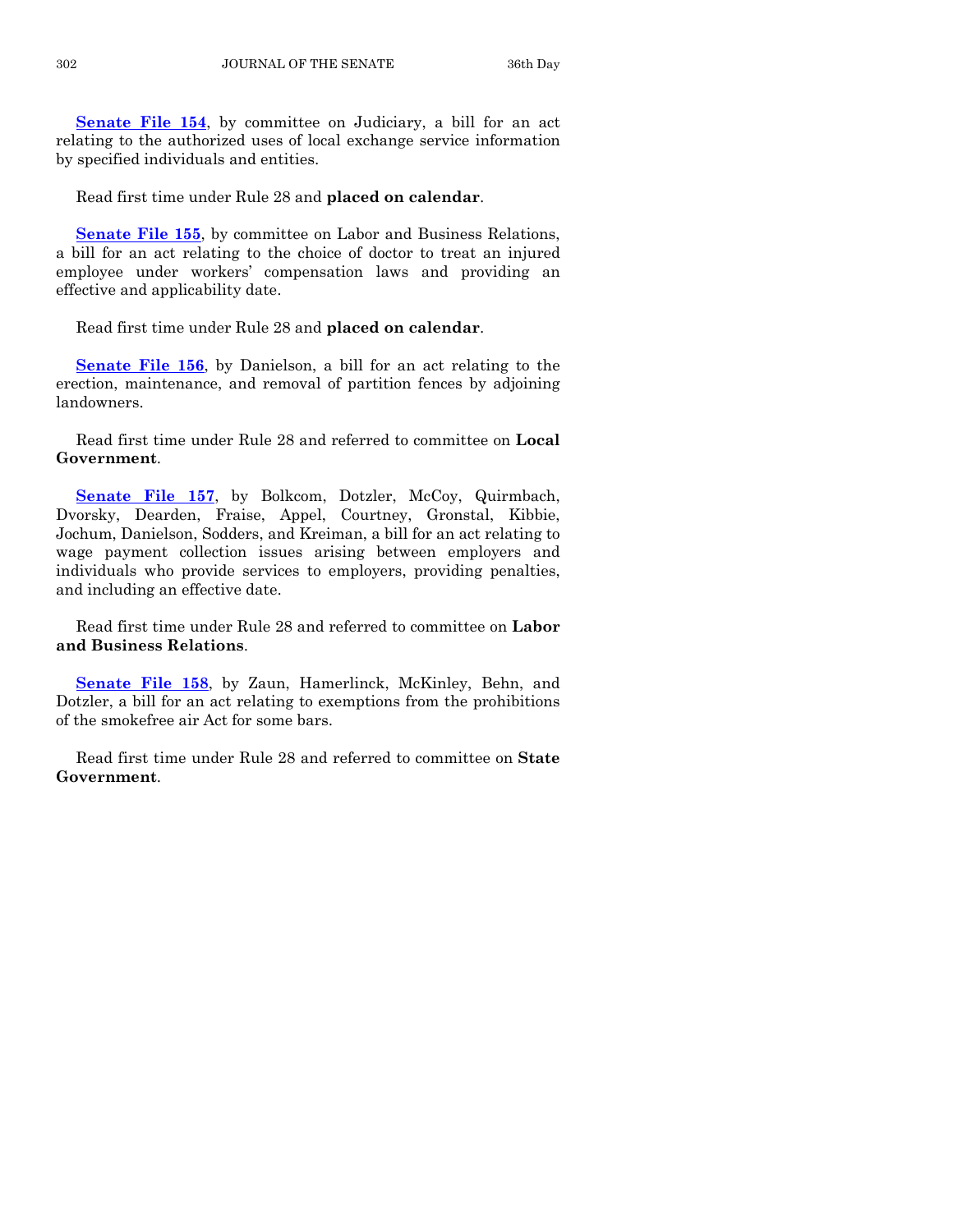**[Senate File 159](http://coolice.legis.state.ia.us/Cool-ICE/default.asp?Category=billinfo&Service=Billbook&frame=1&GA=83&hbill=SF159),** by committee on State Government, a bill for an act relating to electrician licensure by modifying existing provisions and specifying new classifications.

Read first time under Rule 28 and **placed on calendar**.

**[Senate File 160](http://coolice.legis.state.ia.us/Cool-ICE/default.asp?Category=billinfo&Service=Billbook&frame=1&GA=83&hbill=SF160)**, by Boettger, a bill for an act relating to premises that may be used as a serving site by a mobile food unit.

 Read first time under Rule 28 and referred to committee on **State Government**.

**[Senate File 161](http://coolice.legis.state.ia.us/Cool-ICE/default.asp?Category=billinfo&Service=Billbook&frame=1&GA=83&hbill=SF161)**, by Jochum, a bill for an act relating to open records and public meetings, including the creation of the Iowa public information board, and providing an effective date and making an appropriation.

 Read first time under Rule 28 and referred to committee on **State Government**.

**[Senate File 162](http://coolice.legis.state.ia.us/Cool-ICE/default.asp?Category=billinfo&Service=Billbook&frame=1&GA=83&hbill=SF162)**, by Appel, a bill for an act modifying the time period after which certain school district proposals defeated at election may be resubmitted to the voters and providing an effective date.

 Read first time under Rule 28 and referred to committee on **Education**.

**[Senate File 163](http://coolice.legis.state.ia.us/Cool-ICE/default.asp?Category=billinfo&Service=Billbook&frame=1&GA=83&hbill=SF163)**, by Jochum, a bill for an act exempting the instructional support property tax levy of a school district from being collected as part of the incremental taxes paid to a municipality for an urban renewal area and providing for the Act's applicability.

 Read first time under Rule 28 and referred to committee on **Education**.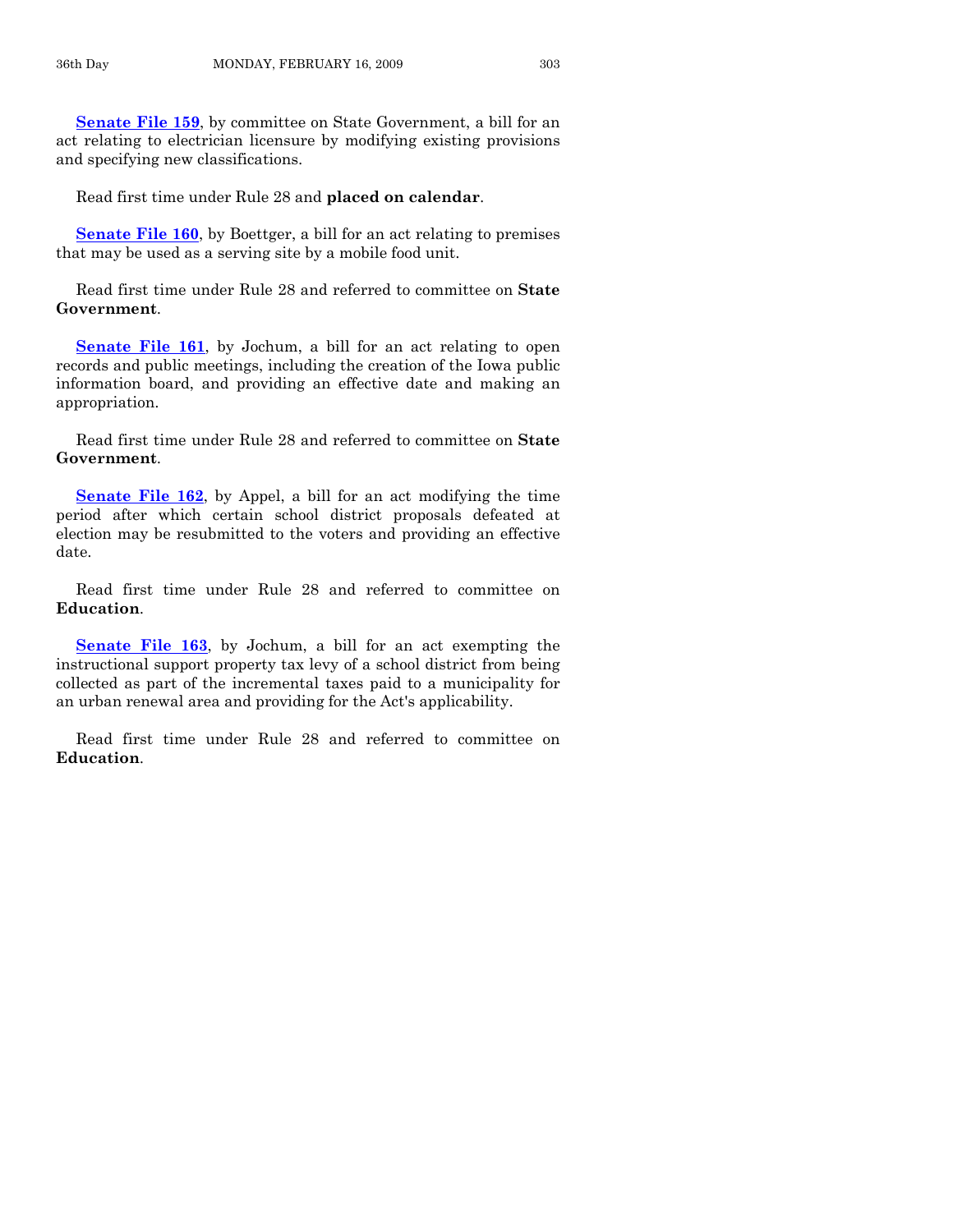**[Senate File 164](http://coolice.legis.state.ia.us/Cool-ICE/default.asp?Category=billinfo&Service=Billbook&frame=1&GA=83&hbill=SF164)**, by Zaun, Seymour, Behn, McKinley, Johnson, Kettering, Reynolds, Boettger, Feenstra, Hahn, Kapucian, Hamerlinck, and Bartz, a bill for an act providing for the placement of a right-to-work notice on certain state property and publications.

 Read first time under Rule 28 and referred to committee on **Labor and Business Relations**.

**[Senate File 165](http://coolice.legis.state.ia.us/Cool-ICE/default.asp?Category=billinfo&Service=Billbook&frame=1&GA=83&hbill=SF165)**, by Bartz, a bill for an act providing an exemption from the state individual income tax for retirement pay received from the federal government for military service and including a retroactive applicability date provision.

 Read first time under Rule 28 and referred to committee on **Ways and Means**.

**[Senate File 166](http://coolice.legis.state.ia.us/Cool-ICE/default.asp?Category=billinfo&Service=Billbook&frame=1&GA=83&hbill=SF166)**, by Bartz, a bill for an act exempting from the income tax a portion of the retirement pay of certain military retirees and including a retroactive applicability date provision.

 Read first time under Rule 28 and referred to committee on **Ways and Means**.

**[Senate File 167](http://coolice.legis.state.ia.us/Cool-ICE/default.asp?Category=billinfo&Service=Billbook&frame=1&GA=83&hbill=SF167)**, by Noble, a bill for an act relating to a property assessment adjustment for certain elderly persons, providing a penalty, and including retroactive applicability date provisions.

 Read first time under Rule 28 and referred to committee on **Ways and Means**.

#### STUDY BILLS RECEIVED

## **[SSB 1204](http://coolice.legis.state.ia.us/Cool-ICE/default.asp?Category=billinfo&Service=Billbook&frame=1&GA=83&hbill=SSB1204) Rebuild Iowa**

 Providing for the waiver of wage and benefits requirements in certain economic development programs and including effective and retroactive applicability date provisions.

#### **[SSB 1205](http://coolice.legis.state.ia.us/Cool-ICE/default.asp?Category=billinfo&Service=Billbook&frame=1&GA=83&hbill=SSB1205) Human Resources**

Relating to runaway assessment centers.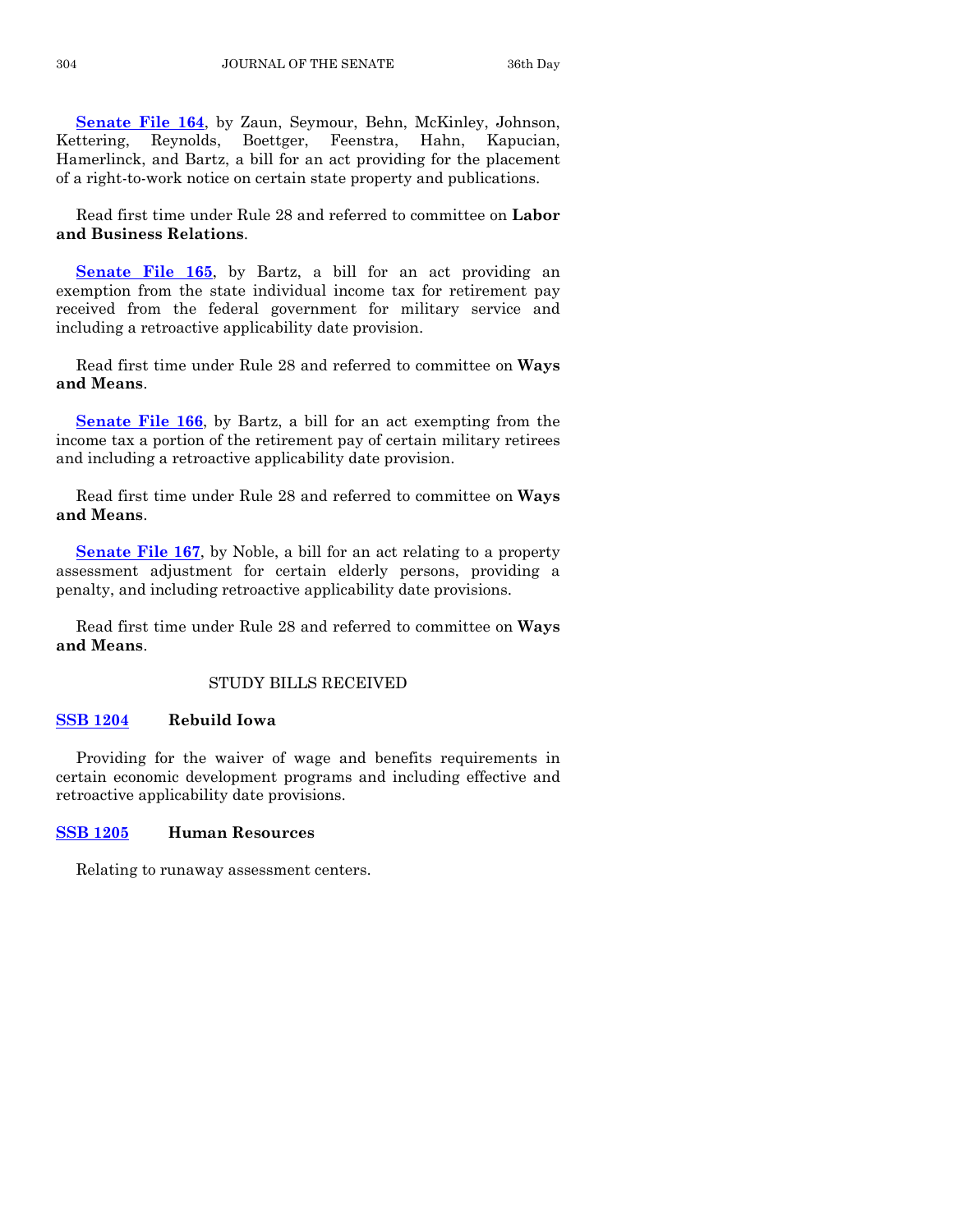#### **[SSB 1206](http://coolice.legis.state.ia.us/Cool-ICE/default.asp?Category=billinfo&Service=Billbook&frame=1&GA=83&hbill=SSB1206) Judiciary**

 Relating to actions injurious to dependent adults and residents of health care facilities and providing penalties.

## **[SSB 1207](http://coolice.legis.state.ia.us/Cool-ICE/default.asp?Category=billinfo&Service=Billbook&frame=1&GA=83&hbill=SSB1207) Education**

 Transferring the authority to register postsecondary schools from the secretary of state to the college student aid commission and providing for related matters.

#### **[SSB 1208](http://coolice.legis.state.ia.us/Cool-ICE/default.asp?Category=billinfo&Service=Billbook&frame=1&GA=83&hbill=SSB1208) Commerce**

 Relating to disclosures required to be made by a prospective transferor of real property.

#### **[SSB 1209](http://coolice.legis.state.ia.us/Cool-ICE/default.asp?Category=billinfo&Service=Billbook&frame=1&GA=83&hbill=SSB1209) Ways and Means**

 Providing a sales tax exemption for purchases made by a nonprofit blood bank licensed by the federal food and drug administration.

## **[SSB 1210](http://coolice.legis.state.ia.us/Cool-ICE/default.asp?Category=billinfo&Service=Billbook&frame=1&GA=83&hbill=SSB1210) Ways and Means**

 Providing a sales tax exemption from the sale of certain automotive paints and materials to retailers to be used for motor vehicle collision repairs.

#### **[SSB 1211](http://coolice.legis.state.ia.us/Cool-ICE/default.asp?Category=billinfo&Service=Billbook&frame=1&GA=83&hbill=SSB1211) Ways and Means**

 Repealing the authorization to use local sales and services tax revenue to fund urban renewal projects and including an effective date provision.

#### SUBCOMMITTEE ASSIGNMENTS

#### **[Senate File 144](http://coolice.legis.state.ia.us/Cool-ICE/default.asp?Category=billinfo&Service=Billbook&frame=1&GA=83&hbill=SF144)**

HUMAN RESOURCES: Hatch, Chair; Bolkcom and Johnson

#### **[Senate File 149](http://coolice.legis.state.ia.us/Cool-ICE/default.asp?Category=billinfo&Service=Billbook&frame=1&GA=83&hbill=SF149)**

APPROPRIATIONS: Dvorsky, Chair; and Kettering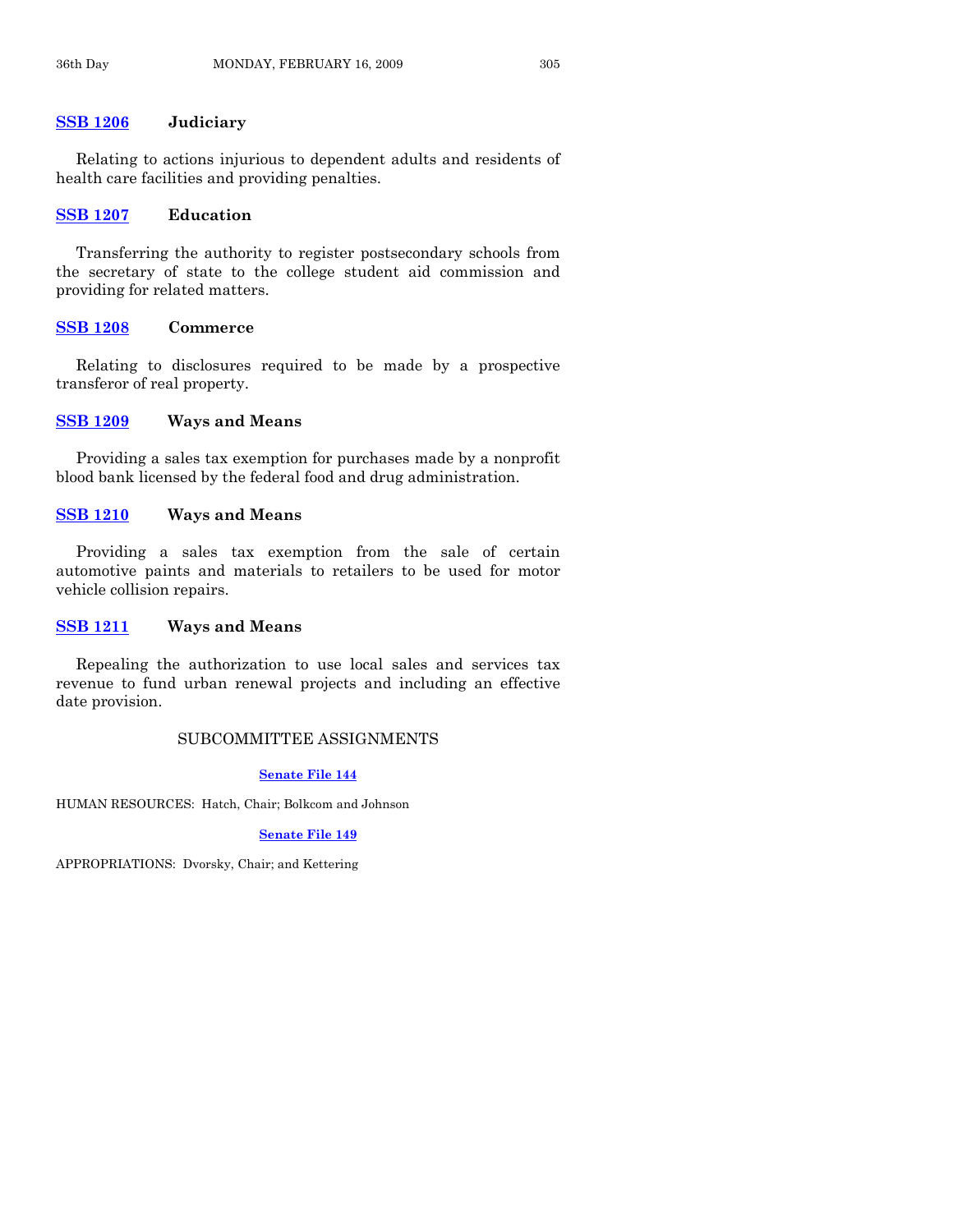#### **[Senate File 157](http://coolice.legis.state.ia.us/Cool-ICE/default.asp?Category=billinfo&Service=Billbook&frame=1&GA=83&hbill=SF157)**

#### LABOR AND BUSINESS RELATIONS: Dotzler, Chair; Hatch and Zaun

#### **[House File 122](http://coolice.legis.state.ia.us/Cool-ICE/default.asp?Category=billinfo&Service=Billbook&frame=1&GA=83&hbill=HF122)**

HUMAN RESOURCES: Kreiman, Chair; Hartsuch and Schmitz

#### **[House File 214](http://coolice.legis.state.ia.us/Cool-ICE/default.asp?Category=billinfo&Service=Billbook&frame=1&GA=83&hbill=HF214)**

VETERANS AFFAIRS: Kibbie, Chair; Danielson and Seymour

#### **[SSB 1204](http://coolice.legis.state.ia.us/Cool-ICE/default.asp?Category=billinfo&Service=Billbook&frame=1&GA=83&hbill=SSB1204)**

REBUILD IOWA: Stewart, Chair; Appel and Feenstra

## **[SSB 1205](http://coolice.legis.state.ia.us/Cool-ICE/default.asp?Category=billinfo&Service=Billbook&frame=1&GA=83&hbill=SSB1205)**

HUMAN RESOURCES: Kreiman, Chair; Bartz and Wilhelm

## **[SSB 1206](http://coolice.legis.state.ia.us/Cool-ICE/default.asp?Category=billinfo&Service=Billbook&frame=1&GA=83&hbill=SSB1206)**

JUDICIARY: Jochum, Chair; Boettger and Kreiman

#### **[SSB 1207](http://coolice.legis.state.ia.us/Cool-ICE/default.asp?Category=billinfo&Service=Billbook&frame=1&GA=83&hbill=SSB1207)**

EDUCATION: Quirmbach, Chair; Beall and Feenstra

## **[SSB 1208](http://coolice.legis.state.ia.us/Cool-ICE/default.asp?Category=billinfo&Service=Billbook&frame=1&GA=83&hbill=SSB1208)**

COMMERCE: Olive, Chair; Dandekar and Hartsuch

#### **[SSB 1209](http://coolice.legis.state.ia.us/Cool-ICE/default.asp?Category=billinfo&Service=Billbook&frame=1&GA=83&hbill=SSB1209)**

WAYS AND MEANS: Stewart, Chair; Bartz and Wilhelm

#### **[SSB 1210](http://coolice.legis.state.ia.us/Cool-ICE/default.asp?Category=billinfo&Service=Billbook&frame=1&GA=83&hbill=SSB1210)**

WAYS AND MEANS: McCoy, Chair; Dandekar and Houser

#### **[SSB 1211](http://coolice.legis.state.ia.us/Cool-ICE/default.asp?Category=billinfo&Service=Billbook&frame=1&GA=83&hbill=SSB1211)**

WAYS AND MEANS: Bolkcom, Chair; Feenstra and Stewart

## FINAL COMMITTEE REPORTS OF BILL ACTION

#### **HUMAN RESOURCES**

**Bill Title:** \*[SENATE FILE 152](http://coolice.legis.state.ia.us/Cool-ICE/default.asp?Category=billinfo&Service=Billbook&frame=1&GA=83&hbill=SF152) [\(SSB 1104](http://coolice.legis.state.ia.us/Cool-ICE/default.asp?Category=billinfo&Service=Billbook&frame=1&GA=83&hbill=SSB1104)), a bill for an act relating to administrative and planning requirements involving children for whom the department of human services has responsibility under state or federal law.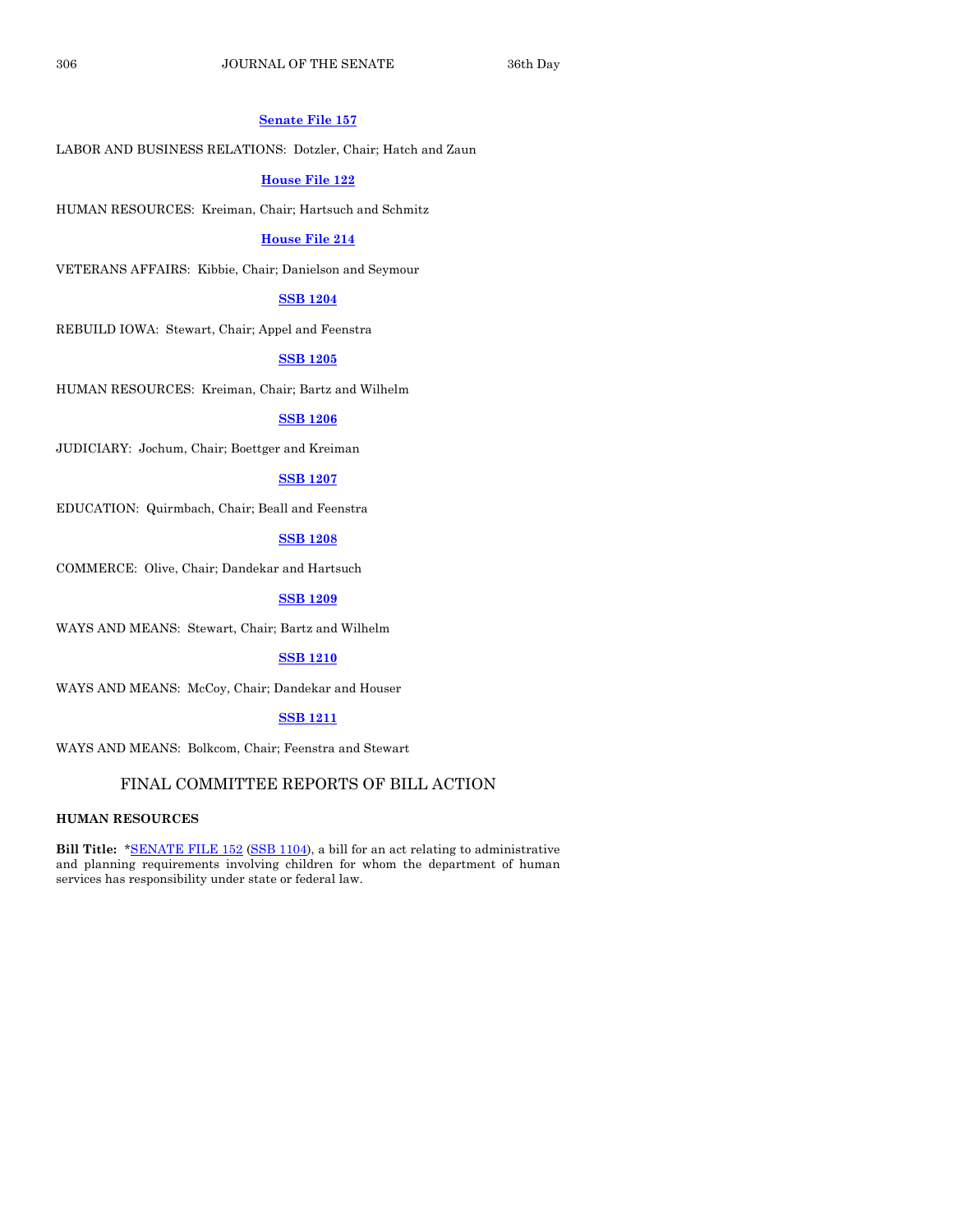#### **Recommendation:** APPROVED COMMITTEE BILL.

**Final Vote:** Ayes, 12: Ragan, Schmitz, Hartsuch, Bartz, Boettger, Bolkcom, Dotzler, Johnson, Kreiman, Quirmbach, Seymour, and Wilhelm. Nays, none. Absent, 1: Hatch.

#### **Fiscal Note:** NOT REQUIRED UNDER JOINT RULE 17.

\*Pursuant to Senate Rule 40, the Legislative Services Agency reported nonsubstantive changes to the members of the Human Resources Committee on [Senate File 152,](http://coolice.legis.state.ia.us/Cool-ICE/default.asp?Category=billinfo&Service=Billbook&frame=1&GA=83&hbill=SF152) and they were attached to the committee report.

#### **ALSO:**

**Bill Title:** [SENATE FILE 153](http://coolice.legis.state.ia.us/Cool-ICE/default.asp?Category=billinfo&Service=Billbook&frame=1&GA=83&hbill=SF153) [\(SSB 1092](http://coolice.legis.state.ia.us/Cool-ICE/default.asp?Category=billinfo&Service=Billbook&frame=1&GA=83&hbill=SSB1092)), a bill for an act to allow medical or osteopathic physicians, physician assistants, and nurse practitioners to form limited liability companies or professional corporations.

#### **Recommendation:** APPROVED COMMITTEE BILL.

**Final Vote:** Ayes, 11: Ragan, Schmitz, Bartz, Boettger, Bolkcom, Dotzler, Johnson, Kreiman, Quirmbach, Seymour, and Wilhelm. Nays, 1: Hartsuch. Absent, 1: Hatch.

**Fiscal Note:** NOT REQUIRED UNDER JOINT RULE 17.

#### **JUDICIARY**

**Bill Title:** \*[SENATE FILE 154](http://coolice.legis.state.ia.us/Cool-ICE/default.asp?Category=billinfo&Service=Billbook&frame=1&GA=83&hbill=SF154) [\(SSB 1141](http://coolice.legis.state.ia.us/Cool-ICE/default.asp?Category=billinfo&Service=Billbook&frame=1&GA=83&hbill=SSB1141)), a bill for an act relating to the authorized uses of local exchange service information by specified individuals and entities.

#### **Recommendation:** APPROVED COMMITTEE BILL.

**Final Vote:** Ayes, 15: Kreiman, Hogg, Kettering, Boettger, Fraise, Hancock, Horn, Jochum, Noble, Quirmbach, Schoenjahn, Sodders, Ward, Warnstadt, and Zaun. Nays, none. Absent, none.

#### **Fiscal Note:** NOT REQUIRED UNDER JOINT RULE 17.

\*Pursuant to Senate Rule 40, the Legislative Services Agency reported nonsubstantive changes to the members of the Judiciary Committee on [Senate File 154](http://coolice.legis.state.ia.us/Cool-ICE/default.asp?Category=billinfo&Service=Billbook&frame=1&GA=83&hbill=SF154), and they were attached to the committee report.

#### **LABOR AND BUSINESS RELATIONS**

**Bill Title:** [SENATE FILE 155](http://coolice.legis.state.ia.us/Cool-ICE/default.asp?Category=billinfo&Service=Billbook&frame=1&GA=83&hbill=SF155) ([SSB 1119](http://coolice.legis.state.ia.us/Cool-ICE/default.asp?Category=billinfo&Service=Billbook&frame=1&GA=83&hbill=SSB1119)), a bill for an act relating to the choice of doctor to treat an injured employee under workers' compensation laws and providing an effective and applicability date.

**Recommendation:** APPROVED COMMITTEE BILL.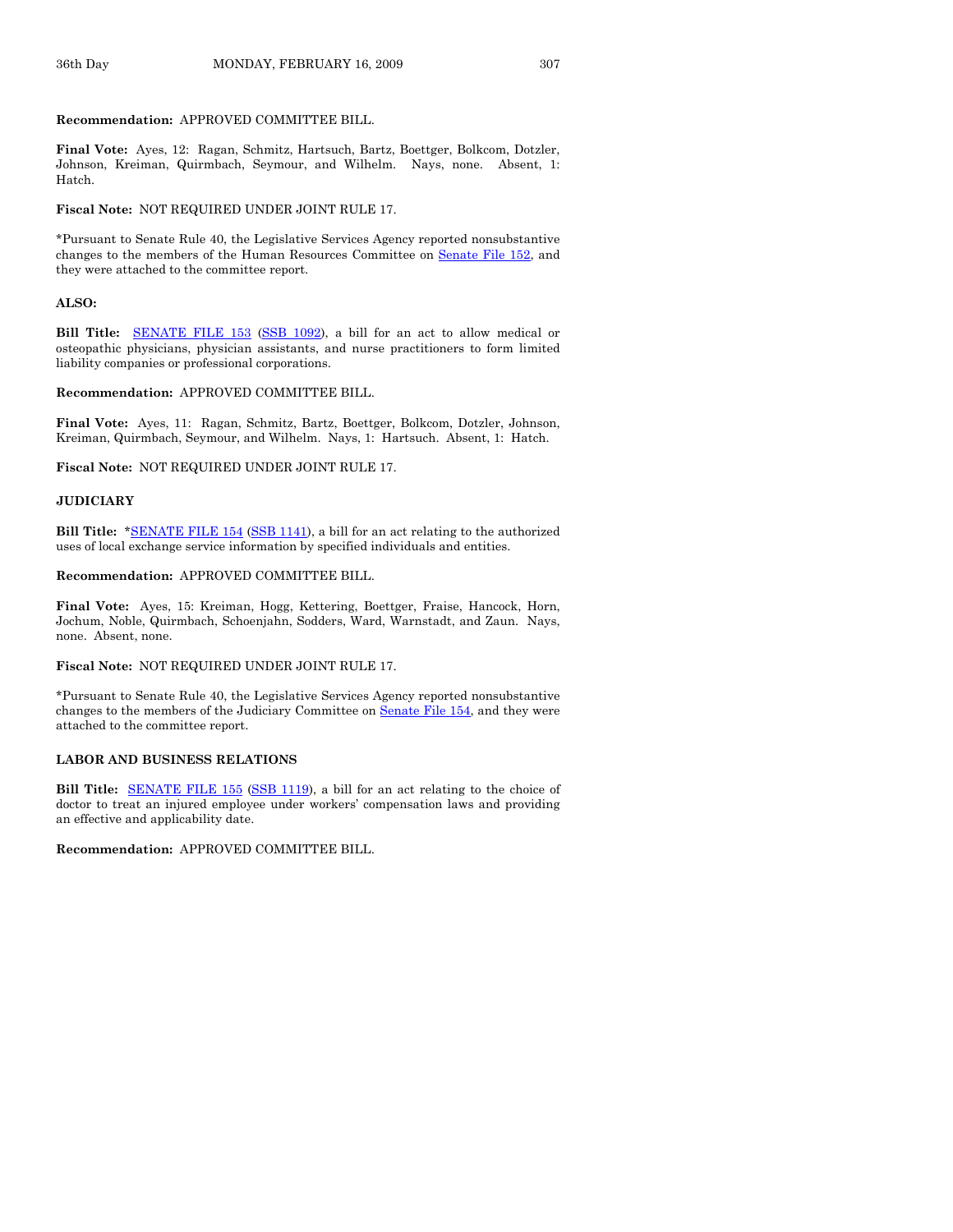**Final Vote:** Ayes, 6: Courtney, Jochum, Dearden, Dotzler, Gronstal, and Horn. Nays, 4: Ward, Houser, Wieck, and Zaun. Absent, 1: Hatch.

**Fiscal Note:** NOT REQUIRED UNDER JOINT RULE 17.

#### **RULES AND ADMINISTRATION**

**Bill Title:** [HOUSE CONCURRENT RESOLUTION 3](http://coolice.legis.state.ia.us/Cool-ICE/default.asp?Category=billinfo&Service=Billbook&frame=1&GA=83&hbill=HCR3), a concurrent resolution relating to joint rules of the Senate and House of Representatives for the Eighty-third General Assembly.

**Recommendation:** DO PASS.

**Final Vote:** Ayes, 11: Gronstal, Kibbie, McKinley, Boettger, Courtney, Danielson, Dearden, Dvorsky, Kettering, Ragan, and Zaun. Nays, none. Absent, none.

**Fiscal Note:** NOT REQUIRED UNDER JOINT RULE 17.

#### **STATE GOVERNMENT**

**Bill Title:** [\\*SENATE FILE 159](http://coolice.legis.state.ia.us/Cool-ICE/default.asp?Category=billinfo&Service=Billbook&frame=1&GA=83&hbill=SF159) ([SSB 1090\)](http://coolice.legis.state.ia.us/Cool-ICE/default.asp?Category=billinfo&Service=Billbook&frame=1&GA=83&hbill=SSB1090), a bill for an act relating to electrician licensure by modifying existing provisions and specifying new classifications.

#### **Recommendation:** APPROVED COMMITTEE BILL.

**Final Vote:** Ayes, 13: Appel, Feenstra, Behn, Black, Courtney, Danielson, Dearden, Hartsuch, Horn, Jochum, Seymour, Sodders, and Wieck. Nays, none. Absent, 2: Kibbie and Hatch.

#### **Fiscal Note:** NOT REQUIRED UNDER JOINT RULE 17.

\*Pursuant to Senate Rule 40, the Legislative Services Agency reported nonsubstantive changes to the members of the State Government Committee on [Senate File 159,](http://coolice.legis.state.ia.us/Cool-ICE/default.asp?Category=billinfo&Service=Billbook&frame=1&GA=83&hbill=SF159) and they were attached to the committee report.

## BILL ENROLLED, SIGNED, AND SENT TO GOVERNOR

#### The Secretary of the Senate submitted the following report:

 MR. PRESIDENT: The Secretary of the Senate respectfully reports that the following bill has been enrolled, signed by the President of the Senate and the Speaker of the House, and presented to the Governor for his approval on this 13th day of February, 2009:

[Senate File 45](http://coolice.legis.state.ia.us/Cool-ICE/default.asp?Category=billinfo&Service=Billbook&frame=1&GA=83&hbill=SF45).

MICHAEL E. MARSHALL Secretary of the Senate